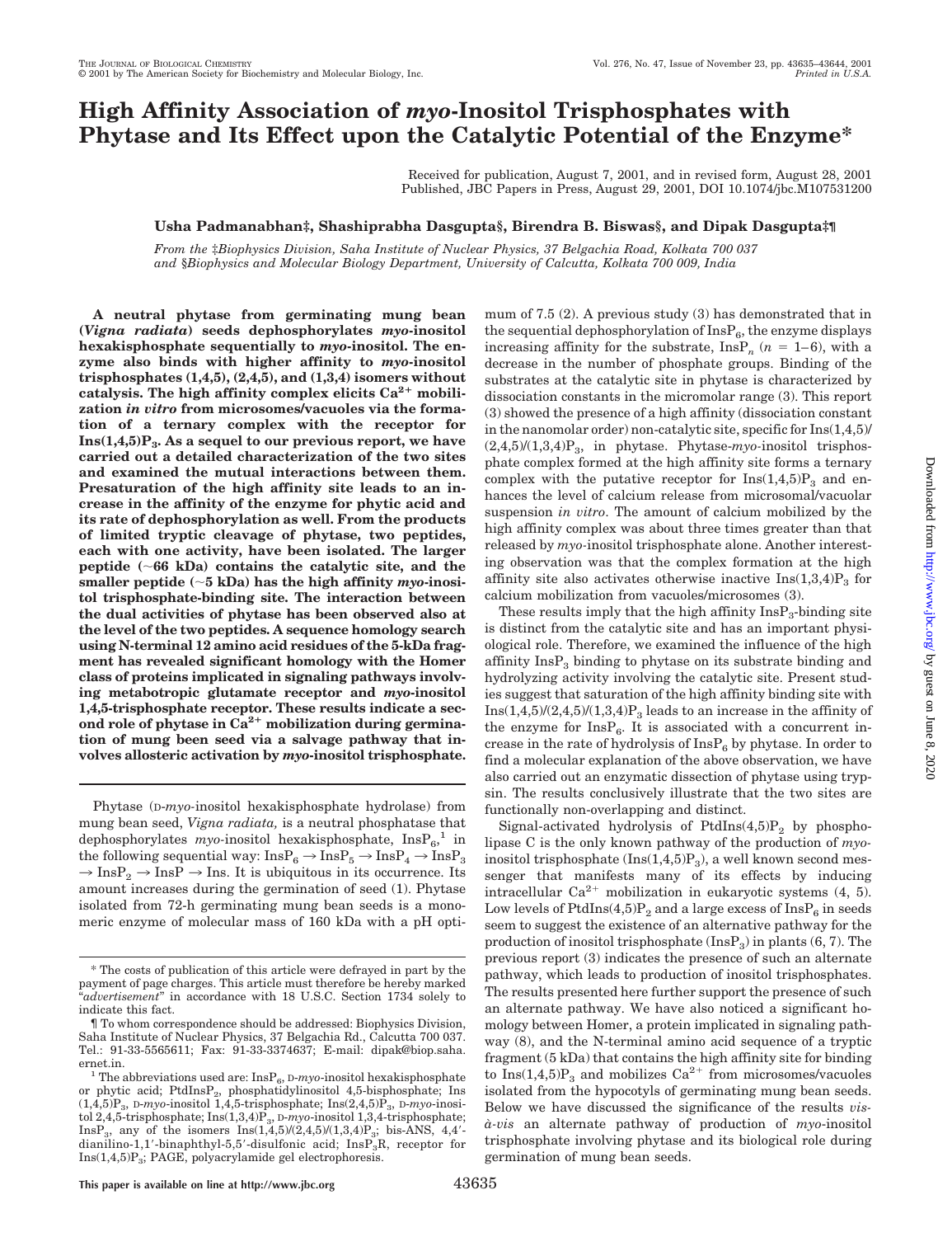#### EXPERIMENTAL PROCEDURES

 $InsP_6$ ,  $Ins(1,4,5)P_3$ ,  $Ins(2,4,5)P_3$ ,  $Ins(1,3,4)P_3$ , trypsin, polyvinylpyrrolidone, benzamidine, 2-mercaptoethanol, EDTA, bovine serum albumin, and Fura-2 were purchased from Sigma. Sephadex G-100 was purchased from Amersham Pharmacia Biotech. Bis-ANS was from Molecular Probes. Prestained SDS-PAGE standards were purchased from Bio-Rad. Polyvinylidene difluoride membrane was from PerkinElmer Life Sciences. All other reagents were of analytical grade. Mung bean (*V. radiata*) seeds were purchased from seed multiplication farm, Behrampur, West Bengal, India.

Two batches of  $[^{3}H]\text{Ins}(1,4,5)P_{3}$  (specific activity, 0.677 and 21  $\mu$ Ci/ nmol, respectively) and one batch of  $[{}^3\text{H}] \text{InsP}_6$  (specific activity, 20.5  $\mu$ Ci/nmol) were obtained from PerkinElmer Life Sciences. [<sup>32</sup>P]Orthophosphoric acid (specific activity, 6000 Ci/mmol) was obtained from BRIT, India.  $[^{32}P]$ Ins $P_6$  was obtained from the precursor,  $[^{32}P]$ orthophosphoric acid, by a method reported earlier (9). In brief, the method consists of ion-exchange-based fractionation of *myo*-inositol phosphates from the mung bean seeds germinating for 48 h in [32P]orthophosphoric acid-enriched medium. Concentration of purified  $InsP_6$  was evaluated by estimation of phosphate liberated from  $InsP<sub>6</sub>$  after its complete digestion of InsP<sub>6</sub> with perchloric acid for 3 h at 180 °C (10). Specific activity of stock  $[^{32}P]\text{InsP}_6$  was 248 cpm/pmol.

*Isolation of Phytase—*Phytase was isolated from cotyledons of 72-h germinating seeds by the modified method of Mandal and co-workers (2, 3). The preparation was tested for phytase activity from estimation of liberated phosphate from the substrate,  $InsP_6$ , at 37 °C. Purity of the protein was confirmed by means of SDS-PAGE from the presence of a single band of 160 kDa. Contamination of nonspecific phosphatase in the purified enzyme was not detected because the preparation does not hydrolyze glucose 6-phosphate, which is a substrate for phosphatase (3). For fluorescence spectroscopic studies, the protein, which was eluted from the 5% non-denaturing gel, was passed through Sephadex G-75 (Superfine) to remove possible fluorescent contaminants from the gel. Its concentration was determined by the method of Lowry *et al.* (11) or by the Bradford assay (12).

*Limited Proteolysis of Phytase by Trypsin—*Trypsin, insoluble enzyme attached to beaded agarose (from Bovine Pancreas, suspended in  $\sim$ 10 mM acetic acid, pH 3.2), was washed repeatedly with excess of 50  $mm$  Tris-HCl buffer, pH 7.0. Phytase (75  $\mu$ g) was incubated with 4 units of trypsin in the 50 mM Tris-HCl buffer, pH 7.0, containing 50 mM NaCl for 3 h at 30 °C. Trypsin was removed from the incubation mixture by centrifugation at  $4,000 \times g$  for 5 min. A 7.5% SDS-PAGE was done to characterize the fragments of trypsinized phytase. Size-exclusion chromatography of the trypsinized phytase was carried out to isolate the tryptic fragments for further experiments. Trypsinized phytase (after removal of trypsin) was loaded onto Sephadex G-100 column ( $0.5 \times 30.0$ cm). The tryptic fragments were eluted from the column with 50 mM Tris-HCl buffer, pH 7.0, at an elution rate of 0.1 ml/min. Fractions were monitored using fluorescence intensity at 340 nm ( $\lambda_{\text{ex}} = 278$  nm, where  $\lambda_{\mathrm{ex}}$  indicates excitation wavelength). Peak fractions were pooled and concentrated. Concentration of the fragments was determined using the method of Lowry *et al*. (11) or by the Bradford assay (12).

*Assay of Phytase Activity—*Assay of enzyme activity for phytase and its tryptic fragments is based on the estimation of inorganic phosphate liberated from the phytase-catalyzed dephosphorylation of the substrate,  $InsP<sub>6</sub>$ . In all assays, the concentration of phytase/its tryptic fragment(s) was 625 nM, whereas that of  $InsP<sub>6</sub>$  was 2 mM. During the assay with native enzyme, it was incubated with  $InsP_6$  for 1 h at 37 °C in 50 mM Tris-HCl buffer, pH 7.5. In experiments to check the effect of the high affinity site upon the catalytic potential of phytase, the site was first saturated by preincubation of phytase either with 300 nM  $Ins(1,4,5)P_3/Ins(2,4,5)P_3$  or 500 nm  $Ins(1,3,4)P_3$  in 50 mm Tris-HCl buffer, pH 7.5, at 4 °C for 15 min followed by the routine assay procedure. Inorganic phosphate liberated was estimated by the ascorbate method (13) or by the method of continuous fluorimetry (14). The method of continuous fluorimetry was employed during the early phase of catalysis (1–5 min) when the amount of phosphate liberated from the substrate was too low to be detected by the ascorbate method. In this method, phosphate released from  $InsP<sub>6</sub>$  hydrolysis is coupled to the nucleoside phosphorylase reaction using 7-methylguanosine as a fluorescent substrate (14). In either of the above methods inorganic phosphate was quantitated from the calibration curve using standards in the same range of concentrations as that liberated from  $InsP_6$  by phytase.

For enzyme kinetics under different conditions, phytase was incubated with  $InsP_6$  in 50 mm Tris-HCl buffer, pH 7.5, at 37 °C for various time intervals, and the phosphate liberated was quantitated as explained above. The kinetics of enzyme activity is expressed in units of phosphate ( $\mu$ mol) liberated per h per mg of protein at 37 °C (2, 15, 16).

*Reconstitution Assay—*In all reconstitution studies the tryptic fragments were mixed at equimolar ratio in 50 mM Tris-HCl buffer, pH 7.5, and incubated for 15 min at 4 °C. Reconstituted mixture was assayed for phytase activity as mentioned above using  $InsP<sub>6</sub>$  as the substrate.

*Fluorescence Spectroscopic Studies—*All fluorescence spectra were recorded in Shimadzu RF-540 spectrofluorometer using an excitation wavelength of  $278$  nm (excitation slit width  $= 5$  nm and emission slit  $width = 10$  nm). The steady value of fluorescence emission at 340 nm with time indicated the absence of any potential photodegradation of the enzyme. All dissociation constants were evaluated in 50 mM Tris-HCl buffer, pH 7.0, at different temperatures. In general temperatures were kept at or below 15 °C to avoid enzymatic cleavage of the substrate, Ins $P_6$  (3). During fluorescence titration, aliquots of the corresponding *myo-*inositol phosphate were added to a fixed concentration of phytase/tryptic fragment(s). Fluorescence emission spectra of the protein ( $\lambda_{\rm em}$  = 300-450 nm and  $\lambda_{\rm ex}$  = 278 nm where  $\lambda_{\rm em}$  indicates fluorescence emission wavelength) were monitored as a function of the input concentrations of ligand.

During evaluation of the dissociation constant of phytase (or its tryptic fragment)- $InsP_6$  interaction in the presence of  $InsP_3$ , the enzyme was preincubated with 300 nM  $Ins(1,4,5)/(2,4,5)P_3$  or 500 nM  $Ins(1,3,4)P_3$  for 15 min at the experimental temperature, and then aliquots of  $InsP<sub>6</sub>$  were added.

Dissociation constant  $(K_d)$  for protein-substrate interaction was determined by means of nonlinear curve fitting of the experimental points based on the following equilibrium:  $L + P \Leftrightarrow L - P$ ; where L and P denote the ligand and protein, respectively. Curve fitting was done according to Equations 1 and 2. Goodness of the fit was ascertained by least square analysis.

$$
K_d = (C_p - (\Delta F/\Delta F_{\text{max}})C_p) (C_l - (\Delta F/\Delta F_{\text{max}})C_p)/((\Delta F/\Delta F_{\text{max}})C_p)
$$
 (Eq. 1)  

$$
C_p(\Delta F/\Delta F_{\text{max}})^2 - (C_p + C_l + K_d) (\Delta F/\Delta F_{\text{max}}) + C_l = 0
$$
 (Eq. 2)

where  $\Delta F$  is the change in fluorescence emission intensity at 340 nm after addition of each aliquot of the ligand to the protein;  $\Delta F_{\text{max}}$  is the same parameter when the protein is totally bound to the ligand;  $C_i$  is the input concentration of the ligand; and  $C_p$ , the initial concentration of the protein. Double-reciprocal plot ( $1/\Delta F\, versus\, 1/C_l, \,17)$  was used for determination of  $\Delta F_{\text{max}}$  using Equation 3,

$$
1/\Delta F = 1/\Delta F_{\text{max}} + K_d/(\Delta F_{\text{max}}(C_l))
$$
 (Eq. 3)

As stated in a previous report (3), hydrolysis of  $InsP<sub>6</sub>$  by phytase in the absence and presence of  $InsP<sub>3</sub>$  is found to be insignificant at the experimental temperatures.

Fluorescence quenching experiments were carried out by recording fluorescence intensities at 340 nm ( $\lambda_{\rm ex}$  = 295 nm). Aliquots from a stock solution of a neutral quencher acrylamide were added successively to phytase (0.3  $\mu$ M) preincubated with 300 nM Ins(1,4,5)P<sub>3</sub> and 2 mM InsP<sub>6</sub> for 15 min at 4 °C in 50 mM Tris-HCl buffer, pH 7.0. Quenching data were analyzed according to the Stern-Volmer equation (18),  $F_o/F = 1 +$  $K_{\infty}[Q]$ , where  $F_{\infty}$  and  $F$  are the initial and final fluorescence intensities, respectively.  $K_{sv}$  is the quenching constant, and  $[Q]$  denotes the input concentration of acrylamide. A modified Stern-Volmer plot (19) was also done to estimate the accessible  $(f_e)$  fraction of tryptophan residues according to Equation 4,

$$
F_o/(F_o - F) = 1/(K_{sv} f_e[Q]) + 1/f_e
$$
 (Eq. 4)

For fluorescence studies with bis-ANS, it was dissolved in freshly distilled dimethyl sulfoxide. The concentration of the solution was determined from  $\epsilon_{396} = 24{,}300 \text{ M}^{-1} \text{ cm}^{-1}$ . All fluorescence emission spectra ( $\lambda_{\rm em}$  = 420–600 nm,  $\lambda_{\rm ex}$  = 399 nm) were recorded in 50 mm Tris-HCl buffer, pH 7.0, at 15 °C in a Shimadzu RF-540 spectrofluorometer. Fluorimetric titrations were done by adding aliquots of bis-ANS to a fixed concentration of phytase  $(0.3 \mu M)$  under different conditions. The fluorescence value at 484 nm was recorded after it became steady. The value was corrected for fluorescence of bis-ANS alone in buffer and contribution of the buffer, if any.

*Filter Binding Assay*—In general, radiolabeled  $InsP<sub>6</sub>/Ins(1,4,5)P<sub>3</sub>$ was incubated with a fixed concentration of phytase or its tryptic fragment. The mixture was incubated under appropriate conditions of buffer and temperature. The temperature was kept low to avoid possible hydrolysis of the substrate by the enzyme (or its tryptic fragment). The incubation mixture was spotted onto Whatman GF/C filter paper, washed with the same buffer, dried, and counted. Nonspecific binding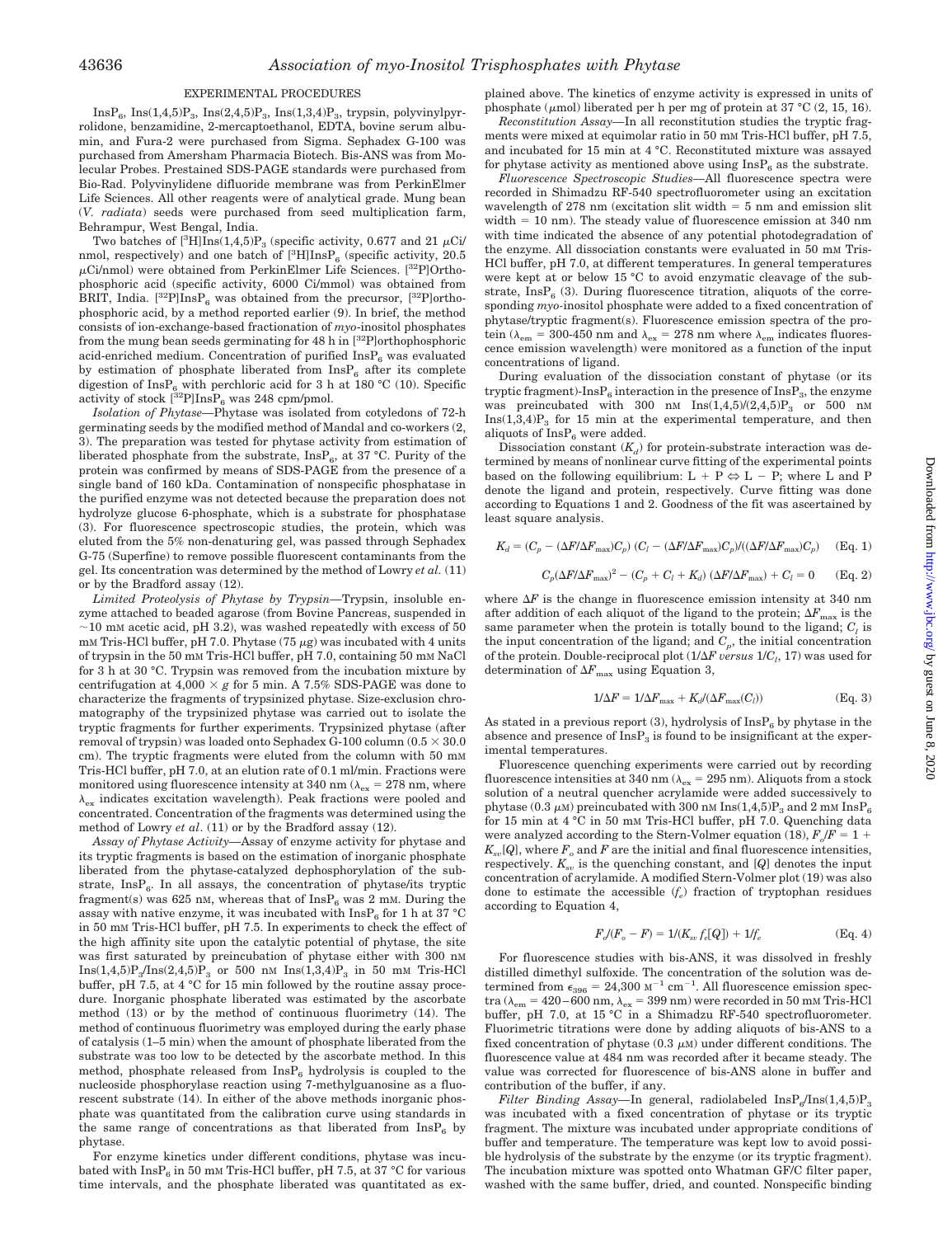was checked in the presence of 10-fold excess of non-radioactive  $InsP<sub>6</sub>/Ins(1,4,5)P<sub>3</sub>.$ 

For evaluation of dissociation constant for phytase-Ins $P_6$  interaction, different concentrations of  $[^3\mathrm{H}]\mathrm{Ins}\mathrm{P}_6$  (specific activity, 2288 cpm/nmol) were incubated with phytase in 50 mM Tris-HCl buffer, pH 7.0, at 10 °C for 45 min. Specifically bound count was plotted as a function of input concentrations of  $\text{InsP}_6$  to construct the binding isotherm. The dissociation constant was calculated from the concentration of  $InsP_6$  corresponding to half of the bound counts/min.

Binding of  $InsP_6$  to phytase was also checked after phytase was preincubated with  $InsP_3$ . Phytase and  $Ins(1,4,5)/(2,4,5)P_3$  (300 nM) or  $Ins(1,3,4)P_3$  (500 nM) were incubated in 50 mM Tris-HCl buffer, pH 7.0, for 15 min at 4 °C. [<sup>3</sup>H]Ins $P_6$  (specific activity, 2288 cpm/nmol) was added to a final concentration of 20  $\mu$ M. The normal filter binding assay was conducted, and specifically bound counts were determined.

To determine stoichiometry of binding, phytase or its tryptic fragment was incubated with  $[^{32}P]\text{InsP}_6$  (specific activity, 248 cpm/pmol) or  $[^{3}H]$ Ins(1,4,5)P<sub>3</sub> (specific activity, 110 cpm/pmol) in 50 mm Tris-HCl buffer, pH 8.0, at 4 °C. Moles of ligand bound were calculated from specifically bound counts (from the filter binding assay). The quotient of the ligand bound and input concentration of protein used gave the stoichiometry "*n*."

Dissociation constant for phytase or its tryptic fragment-Ins $(1,4,5)P_3$ interaction at the high affinity site was determined by filter binding assay using  $[{}^3\mathrm{H}] \text{Ins}(1,4,5) \text{P}_3$  after incubating the components in 50 mM Tris-HCl buffer, pH 8.0, at 10 °C for 1 h. The dissociation constant was calculated from the binding isotherm as explained above.

*Evaluation of Thermodynamic Parameters—*Free energy of the interaction,  $\Delta G$ , was evaluated (20), using Equation 5,

$$
\Delta G = -RT \ln K_{\rm a} \tag{Eq. 5}
$$

where the association constant

$$
K_a = 1/K_d \tag{Eq. 6}
$$

*Ka* determined at three different temperatures was used for calculation of the thermodynamic parameters. Changes in enthalpy  $[ $\Delta H$ ]$  and entropy  $[\Delta S]$  were evaluated from van't Hoff plots of  $\ln K_a$  against  $1/T$ according to the Equations 6 and 7,

$$
ln K_a = -\Delta H/RT + \Delta S/R
$$
 (Eq. 7)

where *R* and *T* are universal gas constant and absolute temperature, respectively (10).

*Preparation of Microsomes/Vacuoles and Assay of Ca<sup>2+</sup> Release*— Microsomes/vacuoles were prepared as reported earlier (3). Hypocotyls from 48-h germinating mung bean seeds were homogenized in buffer A containing 25 mM Tris-HCl buffer, pH 8.0, 0.25 M sucrose, 3 mM EDTA, 10 mM 2-mercaptoethanol, 1 mM phenylmethylsulfonyl fluoride, 1 mM benzamidine, 1 g/liter bovine serum albumin, and 10 g/liter polyvinylpyrrolidone. The homogenate was passed through two layers of cheesecloth. It was then centrifuged at  $12,000 \times g$  for 40 min, and the supernatant was finally centrifuged at 80,000  $\times g$  for 1 h at 4 °C to pellet the microsomes/vacuoles. This pellet was resuspended in buffer B containing 50 mM Tris-HCl buffer, pH 8.0, 0.25 M sucrose, 100 mM KCl, 2 mM MgCl<sub>2</sub> for  $Ca^{2+}$  uptake and release experiments. The concentration of the protein in the microsomal/vacuolar suspension was determined by the method of Lowry *et al*. (11).

Concentration of calcium was evaluated by using  $\mathrm{Ca^{2+}}$  indicator fluorescent dye Fura-2 ( $\lambda_{\rm em}$  = 510 nm and  $\lambda_{\rm ex}$  = 340 nm) in a Shimadzu RF-540 spectrofluorometer. For the evaluation of  $Ca^{2+}$  influx and efflux, microsomal/vacuolar suspension (260  $\mu$ g/ml) in buffer (containing 50 mM Tris-HCl buffer, pH 8.0, 0.25 M sucrose, 100 mM KCl, 2 mM  $MgCl<sub>2</sub>$ ) was incubated at 20 °C with 3 mM NaN<sub>3</sub> to prevent any mitochondrial uptake, Fura-2 (1  $\mu$ M), and CaCl<sub>2</sub> (100  $\mu$ M). ATP was added to a final concentration of 2 mm to initiate the uptake of  $Ca^{2+}$  by the microsomes/vacuoles. Uptake was monitored from the decrease in fluorescence of Fura-2. After the process of uptake had reached equilibrium as indicated from absence of any fluorescence change,  $Ins(1,4,5)P_3$ or  $Ins(1,4,5)P_3$  complex with phytase/tryptic fragment(s) of phytase/ equimolar mixture of two relevant tryptic fragments was added to stimulate  $Ca^{2+}$  release. Calcium release was followed over a period of 20 s.

Concentration of released  $Ca^{2+}$  was calculated from the following Equation 8 (21),

$$
[Ca^{2+}] = K_d(F - F_{\min})/(F_{\max} - F)
$$
 (Eq. 8)

where  $K_d$  (dissociation constant for Fura-2-Ca<sup>2+</sup> interaction) = 135 nm

(22),  $F_{\text{max}}$ , the maximum fluorescence of Fura-2 in presence of 2 mm  $\mathrm{CaCl}_2$  and  $F_{\mathrm{min}}$ , the minimum fluorescence of Fura-2 in the presence of 5 mM EGTA. *F* is the fluorescence of Fura-2 upon addition of ATP or  $Ca^{2+}$ -mobilizing agents.

*Amino Acid Sequencing and Homology Searching—*Concentrated 5-kDa tryptic fragment was electrophoresed on a 20% SDS-PAGE. Following electrophoresis, protein was blotted onto a polyvinylidene difluoride membrane, and an automated protein sequenator (PerkinElmer Life Sciences) was used to sequence about 12 amino acids from the N-terminal end. Homology search for the amino acid sequence was carried out using the Fasta-3 program (23) with SWALL and SPTrEMBL as data bases (www.ebi.ac.uk). The upper expectation value (E value) was set at 1.0, and the lower expectation value was  $1 \times$  $e^{-6}$ . Search for structural homology was carried out using CATH program (24) and FSSP search program (25).

#### RESULTS

*Evaluation of Dissociation Constant of Phytase-InsP6 Interaction and Effect of Nanomolar Concentrations of InsP3 upon* Association of Phytase and InsP<sub>6</sub>—We have demonstrated previously (3) association of the substrate,  $InsP_6$ , with phytase from a decrease in the quantum yield of protein fluorescence upon addition of the substrate, and we determined the dissociation constant for the phytase- $InsP<sub>6</sub>$  interaction. Here we have further verified the value by filter binding assay employing radiolabeled  $InsP_6$ . Binding isotherms from both methods are shown in Fig. 1, *a* and *b*. In the fluorescence method, dissociation constant determined from the curve fitting procedure is 33  $\mu$ M at 10 °C. The corresponding value that was determined from filter binding assay at the same temperature is 38  $\mu$ M, thereby supporting the validity of the application of fluorescence method.

Dissociation constant for phytase- $Ins(1,4,5)P_3$  association at the non-catalytic site is 75 nM. The same value at the catalytic site is  $3 \mu M$  (3). Therefore, we have chosen a concentration of 300 nM  $\text{Ins}(1,4,5)P_3/\text{Ins}(2,4,5)P_3$  to ensure that the high affinity binding site in phytase is selectively saturated. However, as higher concentration of  $Ins(1,3,4)P_3$  was required to saturate the high affinity site (3), we used 500 nm  $Ins(1,3,4)P_3$  to saturate selectively the high affinity site. Hydrolysis of InsP<sub>3</sub> by phytase does not occur at these concentrations of InsP3.

Pre-association of anyone of the three *myo-*inositol trisphosphates with phytase at the high affinity site did not change the fluorescence spectrum of phytase significantly. Fig. 2, *a* and *b*, shows the change in fluorescence spectra of phytase, preincubated with  $Ins(1,4,5)P_3/Ins(2,4,5)P_3$ , after addition of  $InsP_6$  at 10 °C. The presence of an isosemmitic point around 440 nm in both sets suggests formation of a single type of complex even after saturation of the high affinity site. A titration profile was obtained from the concentration-dependent decrease in the fluorescence of phytase. Dissociation constants were calculated from such profiles using nonlinear curve fitting analysis. Representative curves are shown in Fig. 3. A summary of the results is given in Table I. Results in the table show that presaturation of the high affinity site with 300 nm  $\text{Ins}(1,4,5)P_3/$  $Ins(2,4,5)P_3$  or with 500 nm  $Ins(1,3,4)P_3$  increases the affinity of phytase for  $InsP<sub>6</sub>$ .

Increase in the affinity of phytase for  $InsP<sub>6</sub>$  as a result of the pre-saturation with either of the three isomers Ins(1,4,5)/  $(2,4,5)/(1,3,4)P_3$  at the non-catalytic site is also indicated from the results shown in Table II. In all cases preincubation with  $Ins(1,4,5)/(2,4,5)/(1,3,4)P_3$  leads to an increase in the bound  $InsP<sub>6</sub>$ . It further substantiates the conclusion from fluorescence spectroscopic study.

In a reverse approach we have checked under the same conditions the binding efficiency of phytase at the high affinity site for  $Ins(1,4,5)P_3$  when the enzyme has  $InsP_6$  at the catalytic site. There is an enhancement as indicated from the increase in number of specifically bound counts of  $[^3\mathrm{H}] \text{Ins}(1,4,5) \text{P}_3$  (249  $\pm$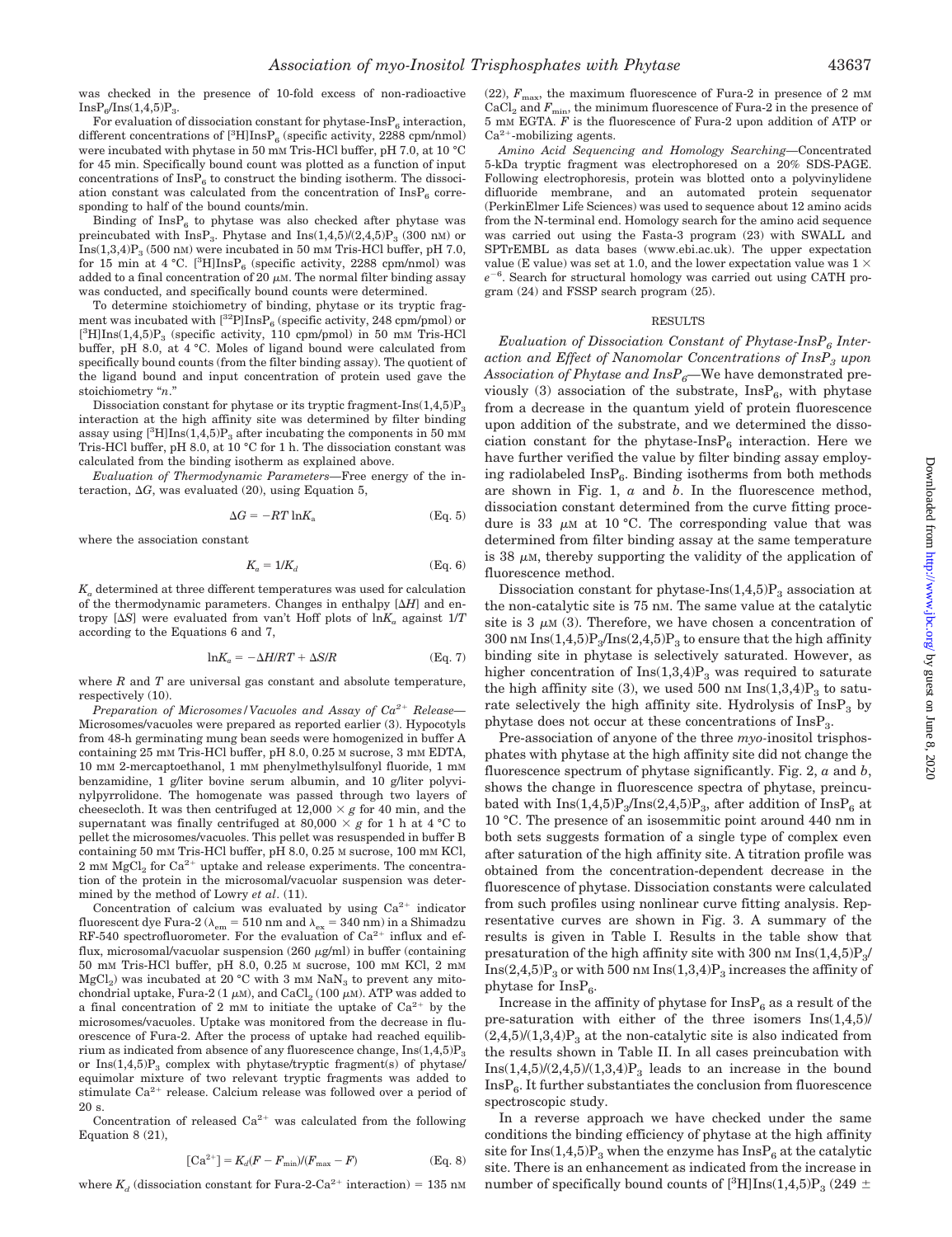

FIG. 1. Interaction of InsP<sub>6</sub> with phytase in 50 mm Tris-HCl **buffer, pH 7.0, at 10 °C.** Binding isotherms for the interaction of  $\text{InsP}_6$ with phytase by spectrofluorometric titration  $(\blacksquare)$   $(a)$  and by filter binding assay using  $[^{3}\text{H}]$ Ins $P_6$  ( $\bullet$ ) (*b*). During spectrofluorometric titration, aliquots of  $InsP_6$  were added to phytase (0.3  $\mu$ m) in 50 mm Tris-HCl buffer, pH 7.0, at 10 °C. From such titrations  $\Delta F/\Delta F_{\rm max}$  was calculated as follows.  $\Delta F = F_o - F$ , where  $F_o$  and  $F$  are the fluorescence emission intensities of phytase at 340 nm ( $\lambda_{\text{ex}} = 278$  nm) alone and after each addition of each aliquot of  $InsP_6$ , respectively.  $\Delta F_{\text{max}}$  was obtained from the reciprocal of the intercept in the plot of  $1/\Delta F$  against  $1/C_l$ . Nonlinear fitting of experimental points, as explained under "Experimental Procedures," generated the theoretical curve. Binding of  $[^{3}H]$ Ins $P_6$  to phytase was monitored by filter binding assay as explained under "Experimental Procedures." Representative *error bars* shown in the figures are obtained from three different sets of experiments. Dissociation constant is calculated from the concentration of  $InsP<sub>6</sub>$  corresponding to half of the bound counts/min.

50 cpm) in comparison to that for the native enzyme ( $138 \pm 20$ ) cpm). It suggests that the interaction between the two sites is mutual.

The comparison of binding affinity at a single temperature may not provide the complete picture; therefore, we evaluated the energetics of the association between phytase and  $InsP<sub>6</sub>$ under the conditions mentioned in Table III. Representative van't Hoff plots are shown in Fig. 4. Table III lists the thermodynamic parameters. It shows an alteration in their values when phytase is saturated at the high affinity site, although the entropy-driven nature of the phytase- $\text{InsP}_6$  association remains unaltered. Another notable feature is the extent of change in enthalpy and entropy; it follows a decreasing order:  $Ins(1,4,5)P_3 < Ins(2,4,5)P_3 < Ins(1,3,4)P_3$ . First among the three is the most potent second messenger,  $Ins(1,4,5)P_3$ .

*Effect of Presence of Saturating Concentrations of myo-Inositol Trisphosphates at the High Affinity Site on the Kinetics of the Hydrolysis of InsP6 by Phytase—*The stabilizing effect of the presence of  $Ins(1,4,5)P_3/Ins(2,4,5)P_3$  at the high affinity site upon phytase- $InsP_6$  association was further probed in the following way. By employing  $InsP_6$  as the substrate, we measured the dephosphorylating activity of phytase after presaturation with the above trisphosphates. The boosting effect of the three



FIG. 2. **Fluorescence emission spectra (** $\lambda_{\text{ex}} = 278$  **nm) of phy** $t$ ase  $(0.3 \mu)$  under different conditions in 50 mm Tris-HCl **buffer, pH 7.0, at 10 °C.** *a*, preincubated with  $\text{Ins}(1,4,5)P_3$  (300 nm, --) and in the presence of  $\text{InsP}_6$  (2.3  $\mu$ m, ---; 29.6  $\mu$ m, ---; and 35.2  $\mu$ m, and in the presence of InsP<sub>6</sub> (2.3  $\mu$ M,  $---$ ; 29.6  $\mu$ M,  $-$ –). *b*, preincubated with  $\text{Ins}(2,4,5)P_3(300 \text{ nM}, -)$  and in the presence  $\text{InsP}_e(0.3 \mu\text{M}, - -1; 4.3 \mu\text{M}, - \cdots;$  and  $9.2 \mu\text{M}, - \times$ –). of InsP<sub>6</sub> (0.3  $\mu$ M, ---; 4.3  $\mu$ M, -



FIG. 3. Binding of  $\text{InsP}_6$  to phytase preincubated with  $myo$ **inositol trisphosphates in 50 mM Tris-HCl buffer, pH 7.0, at 10** °C. Binding isotherms for the interaction of  $InsP_6$  with phytase (0.3)  $\mu$ M) after preincubation with Ins(1,4,5)P<sub>3</sub>, (300 nM,  $\blacktriangle$ ), and Ins(2,4,5)P<sub>3</sub>, (300 nM, ●) were constructed from spectrofluorometric titrations as explained under "Experimental Procedures" by means of nonlinear curve fitting analysis.

*myo*-inositol trisphosphate isomers upon the catalytic activity of phytase corresponding to a single time point is summarized in Table IV. In all cases, there is a significant increase in the enzymatic activity as a sequel to presaturation of the high affinity site. The extent of increase is dependent upon the isomeric nature of the trisphosphate, thereby supporting the view that it is a specific effect. Since  $Ins(1,4,5)P_3$  is well established as a second messenger  $(4, 6)$  and  $\text{Ins}(2, 4, 5)P_3$  is one of the sequential dephosphorylation products from  $InsP<sub>6</sub>$  in *V*. *radiata* (26), we made a detailed comparison of the effect of their binding upon the kinetics of dephosphorylation of  $InsP<sub>6</sub>$ by phytase. Fig. 5 shows the kinetics of phytase activity, in the presence and absence of 300 nm  $Ins(1,4,5)P_3/Ins(2,4,5)P_3$ . The *inset* to Fig. 5 contains the values of phosphate liberated corresponding to the early time points ranging between one and five min. Phosphate liberated at 5 min after incubation of  $InsP<sub>6</sub>$ was estimated by both methods. The values are self-consistent,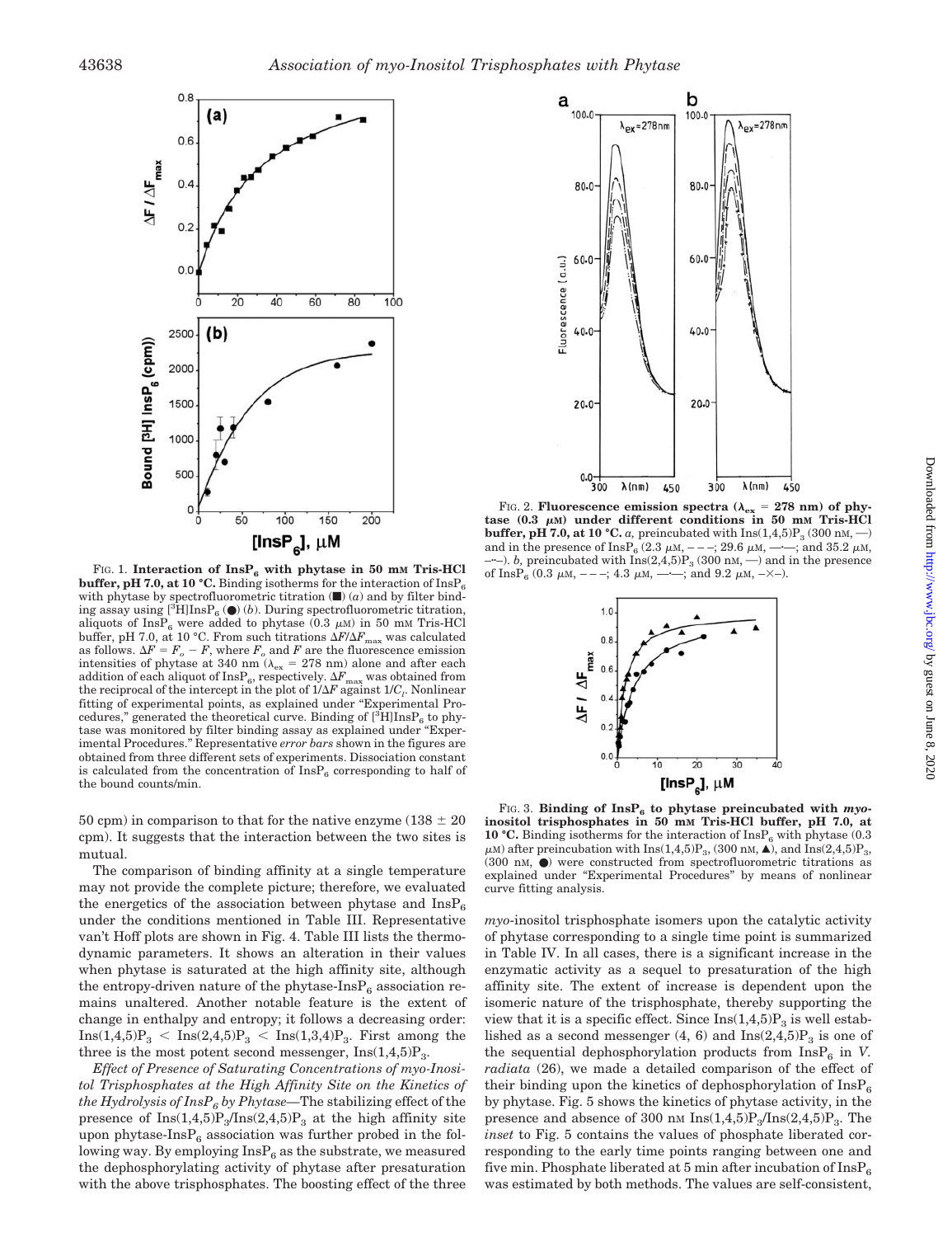#### TABLE I

*Effect of myo-inositol trisphosphates on phytase-InsP<sub>6</sub> interaction* 

 $K_d$  for phytase-InsP<sub>6</sub> interaction under different conditions in 50 mM Tris-HCl buffer, pH 7.0, at 10 °C was estimated using a variation of the method reported earlier (3). In brief, aliquots of  $InsP<sub>6</sub>$  were added to phytase (0.3  $\mu$ M) alone or preincubated with InsP<sub>3</sub> for 15 min at the experimental temperature. Fluorescence emission intensity of protein was recorded at 340 nm ( $\lambda_{\rm ex}$  = 278 nm) after it reached a steady value following each addition. Dissociation constants were calculated from the spectrofluorometric titrations using a method of nonlinear curve fit that is explained under "Experimental Procedures." Typical standard deviations in dissociation constant values are 20%.

| System                                                                                                                                                                                      | $K_d$                              |
|---------------------------------------------------------------------------------------------------------------------------------------------------------------------------------------------|------------------------------------|
| Phytase<br>Phytase preincubated with $\text{Ins}(1,4,5)P_{3}$ (300 nm)<br>Phytase preincubated with $\text{Ins}(2,4,5)P_{3}$ (300 nm)<br>Phytase preincubated with $Ins(1,3,4)P_3$ (500 nm) | $\mu$ M<br>33<br>1.7<br>4.0<br>5.2 |

#### TABLE II

*Effect of preincubation of phytase with Ins(1,4,5)/(2,4,5)/(1,3,4)P<sub>3</sub> at the high affinity site upon binding of*  $[$ *<sup>3</sup>* $H$ *]Ins* $P_6$  *to the enzyme* 

Phytase (0.4  $\mu$ M) was incubated with Ins(1,4,5)/(2,4,5)P<sub>3</sub> (300 nM) or Ins(1,3,4) $P_3$  (500 nM) in 50 mM Tris-HCl buffer, pH 7.0, at 4 °C for 15 min.  $[{}^{3}H]$ Ins $P_6$  (specific activity = 2288 cpm/nmol) was added to the mixture so that the final concentration of  $\text{InsP}_6$  was 20  $\mu$ M. The mixture was incubated for 45 min at 10 °C followed by filter binding assay. The data below represent the mean of two sets of experiments.

| System                                                           | Counts/min<br>$[^3H]$ Ins $P_6$<br>specifically bound |
|------------------------------------------------------------------|-------------------------------------------------------|
| Phytase alone                                                    | $780 \pm 65$                                          |
| Phytase preincubated with $Ins(1,4,5)P_3$ (300 nm)               | $1280 \pm 50$                                         |
| Phytase preincubated with $\text{Ins}(2,4,5)P_{\alpha}$ (300 nm) | $1110 \pm 86$                                         |
| Phytase preincubated with $Ins(1,3,4)P_3$ (500 nm)               | $1060 \pm 31$                                         |

#### TABLE III

*Effect of preincubation of phytase with*  $Ins(1,4,5)/(2,4,5)/(1,3,4)P_3$ *upon the thermodynamic parameters for phytase-InsP<sub>6</sub> interaction* 

Saturation of the high affinity site in phytase  $(0.3 \mu M)$  was done by incubating any of the three *myo*-inositol trisphosphates at the concentration indicated below with phytase for 15 min at the experimental temperature in 50 mM Tris-HCl buffer, pH 7.0. The dissociation constant for each system was measured at 5, 10, and 15 °C. Free energy,  $\Delta G$ , at 10 °C is calculated from Equation 5. Enthalpy change,  $\Delta H$ , and entropy change,  $\Delta S$ , were evaluated from van't Hoff plot of  $\ln K_a$  versus 1/*T* (Equations 6 and 7). The data below represent mean of two sets of experiments.

| System                                                                                                                                                          | Thermodynamic<br>parameters |                    |            |
|-----------------------------------------------------------------------------------------------------------------------------------------------------------------|-----------------------------|--------------------|------------|
|                                                                                                                                                                 | $\Delta G$                  | ΛH                 | $\Delta S$ |
|                                                                                                                                                                 |                             | kcal/mol           | e.u.       |
| Phytase alone                                                                                                                                                   |                             | $-5.8$ +14.6 +71.9 |            |
| Phytase preincubated with $\text{Ins}(1,4,5)P_3$ (300 nm) $-7.4$ +9.0 +58.0                                                                                     |                             |                    |            |
| Phytase preincubated with $\text{Ins}(2,4,5)P_3(300 \text{ nm})$ -7.0 +12.0 +67.1<br>Phytase preincubated with $\text{Ins}(1,3,4)P_3$ (500 nm) -6.8 +15.3 +77.9 |                             |                    |            |

thereby supporting the methods of estimation for phosphate. It is evident that the presence of the *myo*-inositol trisphosphates enhances the rate of dephosphorylation of  $InsP<sub>6</sub>$  by phytase, the extent of increase in the rate being more pronounced in case of  $Ins(1,4,5)P_3$ . Dephosphorylation curves in the presence of  $Ins(1,4,5)P_3$  and  $Ins(2,4,5)P_3$  differ in the values of the slope. This is particularly true for the initial lag phase.

*Limited Proteolysis of Phytase—*Previously reported results (3) and the data presented above clearly support the bifunctional nature of phytase. We proceeded to trypsinize phytase with a view to checking whether the two functions originate from two different sites, and if so, whether there is an interaction between the sites contained in two separate peptide fragments.

Gel elution profile of trypsinized phytase shows six peaks (Fig. 6*a*). Peak positions were detected by intrinsic fluorescence



FIG. 4. **van't Hoff plots for phytase-InsP<sub>6</sub> interaction in 50 mm Tris-HCl buffer, pH 7.0, under different conditions.** Phytase alone (- $\blacksquare$ ), after preincubation of phytase with 300 nM Ins(1,4,5) $P_3$  (- $\triangle$ -), and  $300$  nM  $\text{Ins}(2,4,5) \text{P}_3$  (- $\bullet$ -). Best fit lines were drawn using least square analysis.

#### TABLE IV

#### *Effect of preincubation of phytase with Ins(1,4,5)/(2,4,5)/(1,3,4)P3 upon dephosphorylation of InsP6 by the enzyme*

Phytase, alone or presaturated with  $InsP_3$ , was incubated with 2 mM  $InsP<sub>6</sub>$  for 45 min at 37 °C in 50 mm Tris-HCl buffer, pH 7.5. Enzymatic activity was quantitated from an estimation of the liberated inorganic phosphate using ascorbate method, given under "Experimental Procedures." Concentrations of the various components are indicated in parentheses.

| System                                                                                   | Phosphate liberated    |
|------------------------------------------------------------------------------------------|------------------------|
|                                                                                          | $\mu$ mol/h/mg protein |
| Phytase alone (625 nM)                                                                   | $93.8 \pm 2.1$         |
| Phytase (625 nm) preincubated with $\text{Ins}(1,4,5)P_3$<br>$(300 \text{ nm})$          | $154.6 \pm 2.1$        |
| Phytase (625 nm) preincubated with $\text{Ins}(2,4,5)P_{\text{2}}$<br>$(300 \text{ nm})$ | $160.0 \pm 4.3$        |
| Phytase (625 nm) preincubated with $\text{Ins}(1,3,4)P_{\text{2}}$<br>$(500 \text{ nm})$ | $138.6 \pm 5.3$        |



FIG. 5. **Kinetics of dephosphorylation of InsP<sub>6</sub> by phytase under different conditions in 50 mM Tris-HCl buffer, pH 7.5, at** 37 °C. Phytase alone (- $\blacksquare$ -), phytase preincubated with 300 nm Ins(1,4,5) $P_3$  (- $\triangle$ -), and phytase preincubated with 300 nm Ins(2,4,5) $P_3$ (---). *Inset* shows kinetics of phytase catalyzed dephosphorylation of Ins $P_6$  in the first 5 min by phytase alone (- $\blacksquare$ ), in the presence of 300 nm Ins(1,4,5) $P_3$  (- $\triangle$ -), and in the presence of 300 nm Ins(2,4,5) $P_3$  (- $\bullet$ -). Representative *error bars* shown in the figure are obtained from three different sets of experiments.

of the peptides. Peaks II–V correspond to trypsinized fragments of 66, 33, 22.5, and 5 kDa, respectively. Molecular weights were determined from a standard calibration curve of molecular weight against elution volume (Fig. 6*b*). Peak I ap-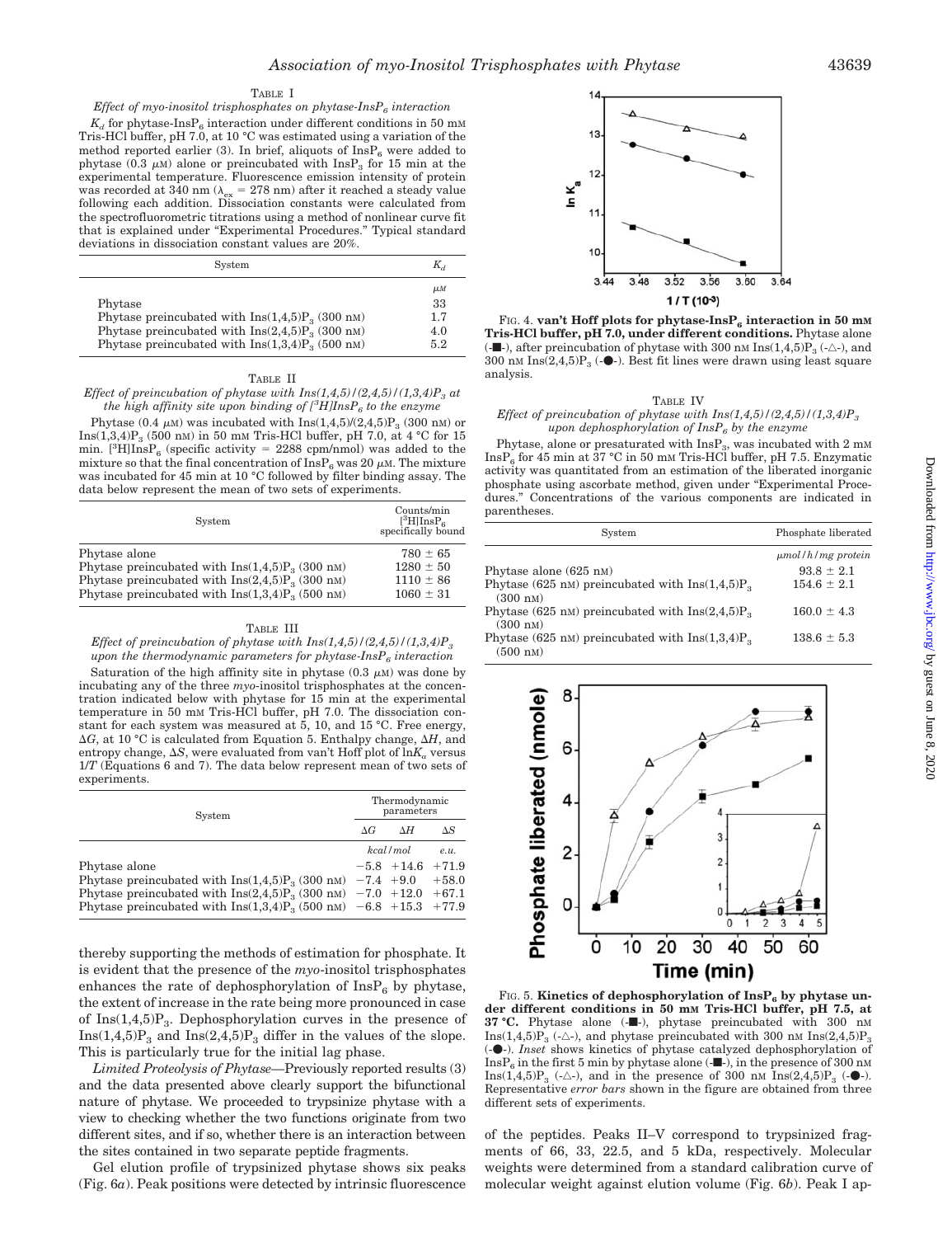

FIG. 6. **Isolation and characterization of molecular masses of the tryptic fragments of phytase by gel filtration through Sephadex G-100.** *a*, 75  $\mu$ g of trypsinized phytase in the 150  $\mu$ l of 50 mm Tris-HCl buffer, pH 7.0, plus 50 mM NaCl was loaded onto the column. 50 mM Tris-HCl buffer, pH 7.0, was the elution buffer. The size of each fraction was 0.5 ml. Fluorescence (340 nm,  $\lambda_{\text{ex}} = 278$  nm) for each fraction was plotted against the elution volume. *b,* standard proteins were T7RNA polymerase (100 kDa), bovine serum albumin (66 kDa), ovalbumin (45 kDa), and lysozyme (14.5 kDa). *Arrows* indicate the positions of elution of the tryptic fragments of phytase. *Peaks II* and *V* correspond to 66- and 5-kDa fragments, respectively.

pearing to the *left* of *peak II* (Fig. 6*a*) in the void volume of the column, corresponds to the undigested, native phytase (160 kDa). This was also evident from the coinciding peak position in the elution profile of the native enzyme passed through the column in a separate experiment.

The number of trypsinized fragments was also confirmed by SDS-PAGE (Fig. 7). It shows the presence of six bands including the undigested phytase. There is an apparent discrepancy between the number of fragments obtained by both methods. It may be due to the fact that some fragments do not have quantum yield high enough for detection by fluorescence.

*Characterization of the Tryptic Fragments of Phytase in Terms of InsP6 Binding and High Affinity Ins(1,4,5)P3 Binding Potentials—*Each tryptic fragment from gel elution was tested for InsP<sub>6</sub> binding using  $[^{32}P]$ InsP<sub>6</sub>. InsP<sub>6</sub> binding ability was found only with 66-kDa fragment (Table V). By having established that the 66-kDa fragment binds  $InsP_6$ , we tested all fragments for the high affinity  $InsP<sub>3</sub>$  binding. Only the 5-kDa fragment binds  $Ins(1,4,5)P_3$ . The 5-kDa fragment, however, exhibits only negligible binding to  $InsP_6$ . Similarly, the 66-kDa fragment does not exhibit any high affinity binding potential for InsP<sub>3</sub>. Stoichiometry of InsP<sub>6</sub> and Ins(1,4,5)P<sub>3</sub> binding is found to be one ligand molecule per protein molecule or per molecule of 66- and 5-kDa fragment (Table V). These results establish that the associations indicated from the filter binding assay are specific in nature.

The above experiments have shown that the binding sites of phytase for the substrate and inositol trisphosphate(s) are located in two peptide fragments, 66 and 5 kDa, respectively. Therefore, we examined whether the fragments retain the functional features of the native protein.

*Assay for the Enzymatic and Ca2 Mobilization Activities of the Tryptic Fragments—*We have compared the dephosphorylation potentials of 66- and 5-kDa fragments under different conditions with a view to examining their functions. We have



FIG. 7. **SDS-PAGE of trypsinized phytase.** *Right lane,* prestained marker; *left lane*, trypsinized protein,  $17 \mu g$ . Molecular size of marker proteins are shown on the *left* and molecular masses of two major tryptic fragments are indicated on the *right.* Gels were stained with Coomassie Brilliant Blue R-250.

#### TABLE V *Stoichiometry for association of InsP<sub>6</sub> or Ins(1,4,5)P<sub>3</sub> with phytase or its tryptic fragments*

Phytase or its tryptic fragment (100 nM) was incubated with [<sup>32</sup>P]InsP<sub>6</sub> (100  $\mu$ M, specific activity = 248 cpm/pmol) in 50  $\mu$ l of 50 mM Tris-HCl buffer, pH  $\rm \dot{8}.0,$  at 4 °C for 15 min. Similarly, [ $\rm ^3HJins(1,4,5)P_3$  $(300 \text{ nm}, \text{specific activity} = 110 \text{ rpm/pmol})$  was incubated with phytase or its tryptic fragment (100 nM) in 60  $\mu$ l of 50 mM Tris-HCl buffer, pH 8.0, at 4 °C for 15 min. Filter binding assay was then carried out as described under "Experimental Procedures." The data below represent mean of two sets of experiments with S.D. of 10%.

| Protein         | $\mathrm{Counts/min}$<br>$[{}^{32}P]$ Ins $P_6$<br>specifically bound | n    | Counts/min<br>$[^3H]$ Ins $P_3$<br>specifically bound | n   |
|-----------------|-----------------------------------------------------------------------|------|-------------------------------------------------------|-----|
| Phytase         | 1118                                                                  | 0.9  | 715                                                   | 1.1 |
| 66-kDa fragment | 1154                                                                  | 0.9  | 150                                                   | 0.2 |
| 5-kDa fragment  | 40                                                                    | 0.03 | 577                                                   | 0.9 |

also scrutinized whether the aforementioned rate-enhancing effect of trisphosphates upon the kinetics of dephosphorylation is observed with the 66-kDa fragment alone (negative control) and under the conditions where a truncated phytase has been reconstituted from 66- and 5-kDa fragments. The results are summarized in Table VI. The 66-kDa fragment shows dephosphorylation activity less than that of the native enzyme. Addition of the 5-kDa fragment leading to reconstitution of the enzyme restores about 75% of the native phytase activity. The presence of 300 nm  $Ins(1,4,5)P_3$  does not cause any significant change in the dephosphorylation capability of 66-kDa fragment. On the other hand, reconstitution of the 66- and 5-kDa fragments in the presence of 300 nm  $InsP<sub>3</sub>$  increases the catalytic potential of the 66 kDa. These results support the idea that the dual functions of the enzyme could be ascribed to the sites present in the two fragments.

As reported earlier, high affinity binding of phytase with  $Ins(1,4,5)P_3$  leads to enhanced mobilization of  $Ca^{2+}$  from intracellular stores such as vacuoles/microsomes (3, 27). Similar assays for calcium release from microsomes/vacuoles were carried with the two tryptic fragments of phytase. The fragments were preincubated with  $Ins(1,4,5)P_3$ , and their  $Ca^{2+}$  mobilization potentials were compared with the values obtained from  $Ins(1,4,5)P_3$  alone. The results are summarized in Fig. 8. Ins $P_3$ -5-kDa fragment complex mobilizes  $Ca^{2+}$  from microsomes/ vacuoles comparable to the phytase- $Ins(1,4,5)P_3$  high affinity complex and 3-fold more than that elicited by  $Ins(1,4,5)P_3$ alone. On the other hand,  $Ins(1,4,5)P_3-66-kDa$  complex mobilizes calcium comparable to that released by  $Ins(1,4,5)P_3$  alone. Reconstituted enzyme complexed with  $Ins(1,4,5)P_3$  elicits cal-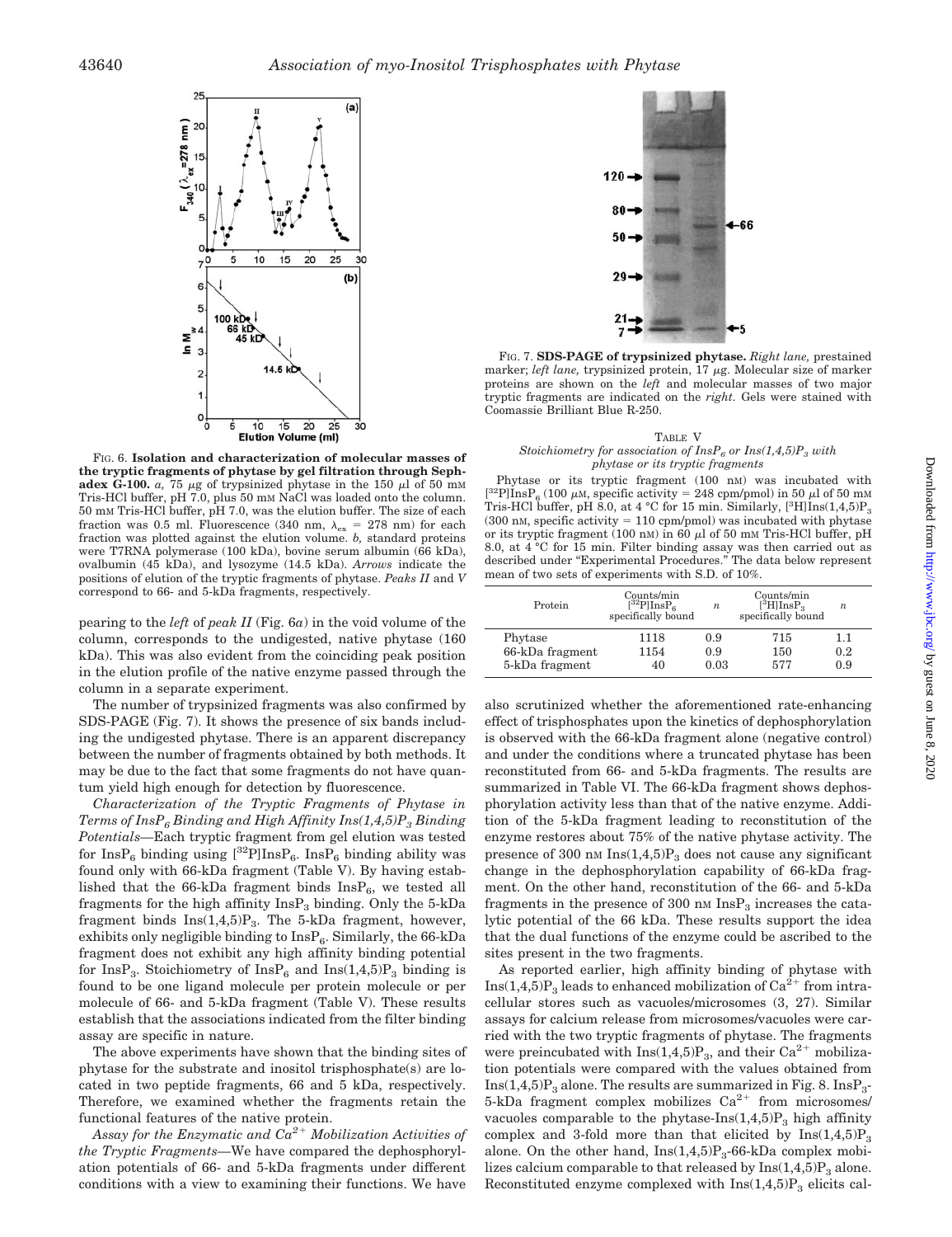#### TABLE VI *Dephosphorylation of InsP6 by phytase or its tryptic fragments of phytase*

66-kDa fragment or 5-kDa fragment was incubated with 2 mM  $\text{InsP}_6$ for an hour at 37 °C in 50 mM Tris-HCl buffer, pH 7.5, and the inorganic phosphate liberated was quantitated using the ascorbate method (12). Concentrations of tryptic fragments and  $\overline{Ins}(1,4,5)P_3$  were 625 and 300 nM, respectively. Reconstitution of 66- and 5-kDa fragments was carried out as explained under "Experimental Procedures." Amount of phosphate liberated by phytase (625 nM) alone or after preincubation with 300 nM  $Ins(1,4,5)P_3$  is included. The data below represent mean of two sets of experiments.

| System                                                          | Phosphate<br>liberated |
|-----------------------------------------------------------------|------------------------|
|                                                                 | nmol                   |
| Phytase                                                         | $5.9 \pm 0.3$          |
| Phytase preincubated with $Ins(1,4,5)Po$                        | $7.25 \pm 0.25$        |
| 66-kDa fragment                                                 | $2.5 \pm 0.1$          |
| 66-kDa fragment preincubated with $Ins(1,4,5)P_{\circ}$         | $2.3 \pm 0.1$          |
| 5-kDa fragment                                                  | $0.9 \pm 0.1$          |
| Reconstituted phytase $(66-kDa$ fragment $+ 5-kDa$<br>fragment) | $4.4 \pm 0.1$          |
| Reconstituted phytase preincubated with $Ins(1,4,5)P_3$         | $6.5 \pm 0.5$          |



FIG. 8. Intracellular Ca<sup>2+</sup> release from microsomes/vacuoles. Ins(1,4,5)P<sub>3</sub> alone (-O-), Ins(1,4,5)P<sub>3</sub>-66-kDa fragment complex (- $\triangle$ -),  $\mathbf{Ins}(1,4,5)\mathbf{P_3\text{-}5\text{-}kDa}$  fragment complex (- $\bullet$ ),  $\mathbf{Ins}(1,4,5)\mathbf{P_3\text{-}phytase}$  complex (- $\blacksquare$ -), and  $\mathrm{Ins}(1,4,5)P_3$ -reconstituted enzyme (66- + 5-kDa fragments) complex  $(-\Box)$ . The complex was made separately by incubating appropriate concentrations of  $InsP<sub>3</sub>$  and any one of the above for 15 min at  $4 \text{ °C}$ . 100  $\mu$ l of the complex was added to a final volume of 1 ml of the microsomal/vacuolar suspension containing the remaining components.  $Ca<sup>2+</sup>$  release was monitored over a period of 20 s, as explained under "Experimental Procedures." Each point shown is the mean obtained from two independent sets of experiments.

cium mobilization from microsomes/vacuoles comparable to the native enzyme.

*Evaluation of Dissociation Constants and Thermodynamic Parameters for the 66-kDa Fragment-InsP6 and the 5-kDa Fragment-Ins(1,4,5)P*<sup>3</sup> *Interactions*—The above results clearly indicate the functional roles of the two tryptic fragments. Therefore, our next approach was to throw light on the molecular basis of interaction of  $InsP_6$  and  $Ins(1,4,5)P_3$  with the 66and 5-kDa fragment, respectively. Knowledge of the energetics of association leads to a preliminary understanding of the basis of the interaction. Therefore, we evaluated the associated thermodynamic parameters. With this objective,  $K_d$  values were determined at three temperatures for  $66-kDa-InsP_6$  and  $5-kDa Ins(1,4,5)P_3$  complexes.

As a control experiment we estimated the dissociation constant for the  $66-\text{kDa-InsP}_6$  interaction, after preincubation of the 66-kDa fragment with  $Ins(1,4,5)P_3$ . Binding isotherms obtained therefrom are shown in Fig. 9. Dissociation constants are 16.9 and 14.5  $\mu$ M for the 66-kDa fragment-InsP<sub>6</sub> interaction in the absence and presence of  $InsP_3$ , respectively. Preincubation with  $Ins(1,4,5)P_3$ , however, does not affect the affinity of 66-kDa fragment for  $InsP_6$ .

Dissociation constant for phytase- $Ins(1,4,5)P_3$  complex eval-



FIG. 9. **Binding analysis for 66-kDa fragment (0.3**  $\mu$ **M)-InsP<sub>6</sub> association in 50 mM Tris-HCl buffer, pH 7.0, at 10 °C in absence** of  $\text{Ins}(1,4,5)P_3$  ( $\blacksquare$ ) and after preincubation with 300 nm **Ins(1,4,5)P<sub>3</sub>** ( $\triangle$ ). Binding isotherms were generated from spectrofluorometric titrations using nonlinear curve fit analysis explained under "Experimental Procedures." *Inset* shows 66-kDa protein band on a 7.5% SDS-PAGE stained with Coomassie Brilliant Blue.

uated by filter binding assay using  $[^{3}H]\text{Ins}(1,4,5)P_{3}$  at 10 °C is 100 nM (Fig. 10). Thermodynamic parameters were determined from dissociation constants at 5 and 10 °C.

We have evaluated the dissociation constant for 5-kDa-Ins $(1,4,5)P_3$  interaction at 5 °C, by filter binding assay using  $[^{3}H]$ Ins(1,4,5)P<sub>3</sub> and fluorimetric titration as well at the same temperature. Fig. 11, *a* and *b,* shows the resultant binding isotherms. Dissociation constants, evaluated from filter binding assay and fluorimetry, are 75 and 52 nM, respectively.

Thermodynamic parameters (Table VII) for the above interactions indicate that interaction of  $InsP<sub>6</sub>$  with phytase or the 66-kDa fragment is entropy-driven; in contrast association of  $Ins(1,4,5)P_3$  with phytase or 5-kDa fragment at the high affinity binding site is enthalpy-driven.

*Conformational Probes of the Two Sites—*Our previous report (3) has demonstrated that association of the substrate at the catalytic site of phytase results in a conformational change of the protein  $(f_e = 0.98)$  for free phytase and  $f_e = 0.65$  for phytase saturated at the catalytic site with  $InsP<sub>6</sub>$ ). It also indicated that the high affinity association at the second site leads to a conformational change, which is a determinant for the association of phytase- $Ins(1,4,5)P_3$  complex with the receptor. The accessibility of tryptophan residues to acrylamide after phytase was saturated at the catalytic site followed by the high affinity site with  $InsP_6$  and  $Ins(1,4,5)P_3$ , respectively, is 0.85.

We have also employed bis-ANS as the probe to monitor the difference, if any, in the nature of conformational changes of phytase when it binds to the substrate or *myo*-inositol trisphosphate. Results are shown in Fig. 12. The increase in fluorescence of bis-ANS upon association with native phytase results from the binding of the probe to hydrophobic pockets. The increase is not influenced to a significant degree when the catalytic site is saturated with  $InsP_6$ . In contrast, saturation of the high affinity site with  $Ins(1,4,5)P_3$  reduces the fluorescence of bis-ANS to a marked extent. Control study of the effect of saturation of both sites upon the fluorescence of bis-ANS shows the same trend as mentioned above. Finally, these results clearly indicate that conformational changes that occur as a consequence of substrate binding and high affinity trisphosphate binding are different in nature. The latter one leads to a reduction in the available binding sites for a hydrophobic probe like bis-ANS.

*Amino Acid Sequence and Homology Search—*The first 12 amino acids from the N-terminal of the 5-kDa tryptic fragment are KRARTEYGRAAQ. The results of the homology search for this sequence are shown in Fig. 13*a*. The search results give an interesting observation that the sequence bears homology (75%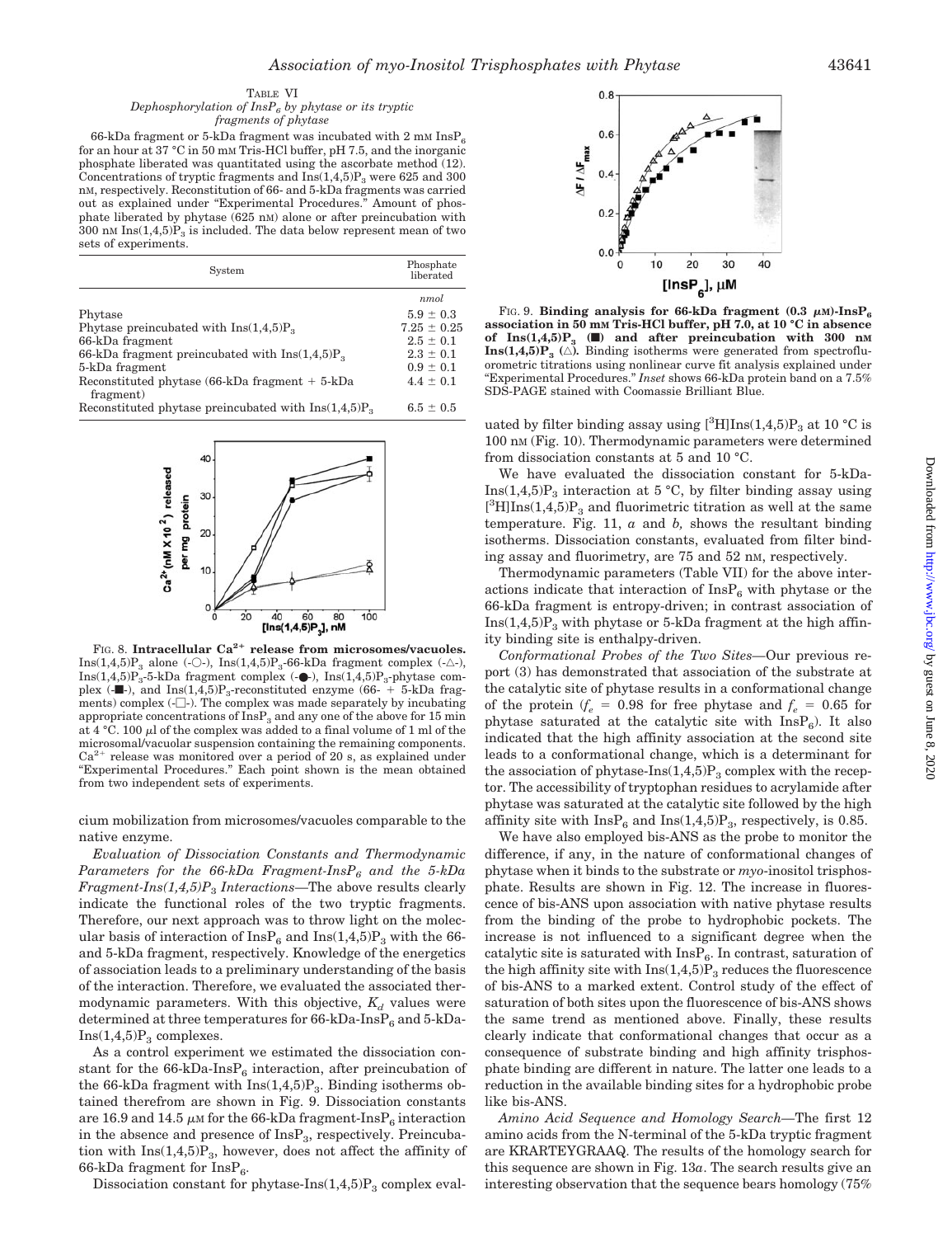

FIG. 10. **High affinity binding of**  $\text{Ins}(1,4,5)P_3$  **to phytase in 50 mM** Tris-HCl buffer, pH 8.0, at 10 °C. Phytase  $(0.1 \mu M)$  was incubated with different concentrations of  $[^{3}H]Ins(1,4,5)P_{3}$  (specific activity, 448) cpm/pmol). Specifically bound counts from the filter binding assay were plotted against concentration of Ins(1,4,5)P<sub>3</sub>. Representative *error bars* shown in the figure are obtained from three different sets of experiments. Dissociation constant was calculated as the concentration of  $Ins(1,4,5)P_3$  corresponding to the half of the bound counts.



FIG. 11. **High affinity binding of Ins(1,4,5)P<sub>3</sub>** to the 5-kDa frag**ment of phytase.** *a*, filter binding assay using  $[{}^3H] \text{Ins}(1,4,5)P_3$  ( $\blacksquare$ , specific activity, 163 cpm/pmol). Representative *error bars* shown in the figure are obtained from three different sets of experiments. *Inset* shows 20% SDS-PAGE of lysozyme (4.5 kDa) on the *left* and the 5-kDa fragment on the *right*. Gel was stained with Coomassie Brilliant Blue. *b,* binding isotherm of 5-kDa fragment (0.3  $\mu$ M)-Ins(1,4,5)P<sub>3</sub> interaction (●) generated from spectrofluorometric titration.

sequence identity) to the Homer class of proteins from different mammalian sources. However, the region with 75% sequence identity lies outside the EVH1 domain, a subset of WH1 domain (28). The tertiary structure of WH1 domain is reported to have similarities with PH domain, well established for its phosphoinositide binding (29). Therefore, we carried out an alignment with available primary sequences of EVH1 domains (Fig. 13*b*). Two observations are noted from this result. First, the sequence shows greater than 30% homology with EVH1 domains. Second, among the different EVH1 domains, the sequence of the 5-kDa fragment shows maximum (41%) homology with EVH1 domains from Homer proteins only.

### DISCUSSION

The validity of the fluorescence method to evaluate the ligand binding potential of phytase and its tryptic fragments is indicated from the fact that the values obtained from this method agree well with the results from a more direct binding method using radiolabeled ligand(s). The experimental obser-

#### TABLE VII

#### *Thermodynamic parameters for interaction of phytase or its tryptic fragments with ligands*

Dissociation constants for 66-kDa fragment-Ins $P_6$  and 5-kDa fragment-Ins $(1,4,5)P_3$  interactions were determined by spectrofluoremetric titrations in 50 mM Tris-HCl buffer, pH 7.0. Concentration of tryptic fragment in these titrations was  $0.\overline{3}$   $\mu$ M. Dissociation constant for phytase-Ins $(1,4,5)P_3$  interaction at the high affinity site was evaluated at different temperatures from filter binding assay in 50 mM Tris-HCl buffer, pH 8.0. Free energy  $(\Delta G)$  of the interaction is at 10 °C (Equation 5). Values for  $\Delta H$  and  $\Delta S$  are determined from van't Hoff plots of  $\ln K_a$ versus 1/*T* (Equation 6 and 7). The data below represent mean of two sets of experiments.

| Ligand            | Thermodynamic parameters |         |         |
|-------------------|--------------------------|---------|---------|
|                   | $\Delta G$               | ΛH      | ΔS      |
|                   | kcal/mol                 |         | P.1L.   |
| InsP <sub>6</sub> | $-5.8$                   | $+14.6$ | $+71.9$ |
| InsP <sub>c</sub> | $-6.2$                   | $+14.9$ | $+74.6$ |
| $Ins(1, 4, 5)P_3$ | $-9.0$                   | $-10.4$ | $-4.9$  |
| $Ins(1, 4, 5)P_3$ | $-9.0$                   | $-15.3$ | $-21.7$ |
|                   |                          |         |         |



FIG. 12. **Fluorescence titration of phytase**  $(0.3 \mu M)$  **with bis-** $\mathbf{ANS}$  ( $\lambda_{\text{em}} = 484 \text{ nm}$  and  $\lambda_{\text{ex}} = 399 \text{ nm}$ ) in  $50 \text{ mm}$  Tris-HCl buffer, **pH 7.0, at 15 °C under different conditions.** Phytase  $(0.3 \mu M)$  alone ( $\blacksquare$ ), preincubated with 2 mM InsP<sub>6</sub> ( $\times$ ), 2 mM InsP<sub>6</sub> plus 300 nM Ins(1,4,5) $P_3$  ( $\blacktriangle$ ), and 300 nM Ins(1,4,5) $P_3$  ( $\blacktriangleright$ ).

vations could be summed up to the following conclusions. Dual functions of phytase can be attributed to two different sites in the protein. That is why the dual functions could be dissected in two tryptic fragments each with one function. Restoration of both activities by mixing the two fragments further supports this. The effect of saturation of the high affinity site with *myo-*inositol trisphosphate upon the catalytic potential of phytase is reflected from change in two parameters, namely dissociation constant for the substrate,  $InsP_6$ , and activity of the enzyme for the same substrate. The important and probably physiologically significant result is the demonstrated interaction between the two sites. We have also noticed that the interaction between the two sites is mutual. Another important observation follows from the homology search. They are discussed in detail below.

Alteration in the affinity of phytase for the substrate,  $InsP<sub>6</sub>$ , upon saturation of the high affinity site with  $InsP<sub>3</sub>$  is clearly indicated from Table I. A comparison of the energetics shown in Table II further corroborates the conclusion. Although the entropy-driven nature of the phytase- $InsP_6$  association remains unaltered, values of all associated thermodynamic parameters change. It might occur as a result of *myo-*inositol trisphosphate-induced conformational change in the enzyme. A change in conformation has been indicated from earlier reports. This was concluded from the observed decrease in tryptophan accessibility of phytase, when it is saturated with *myo*-inositol trisphosphate at the high affinity site. Results from the present study have thrown light on the nature of the change. The association alters the conformation such that there is a reduc-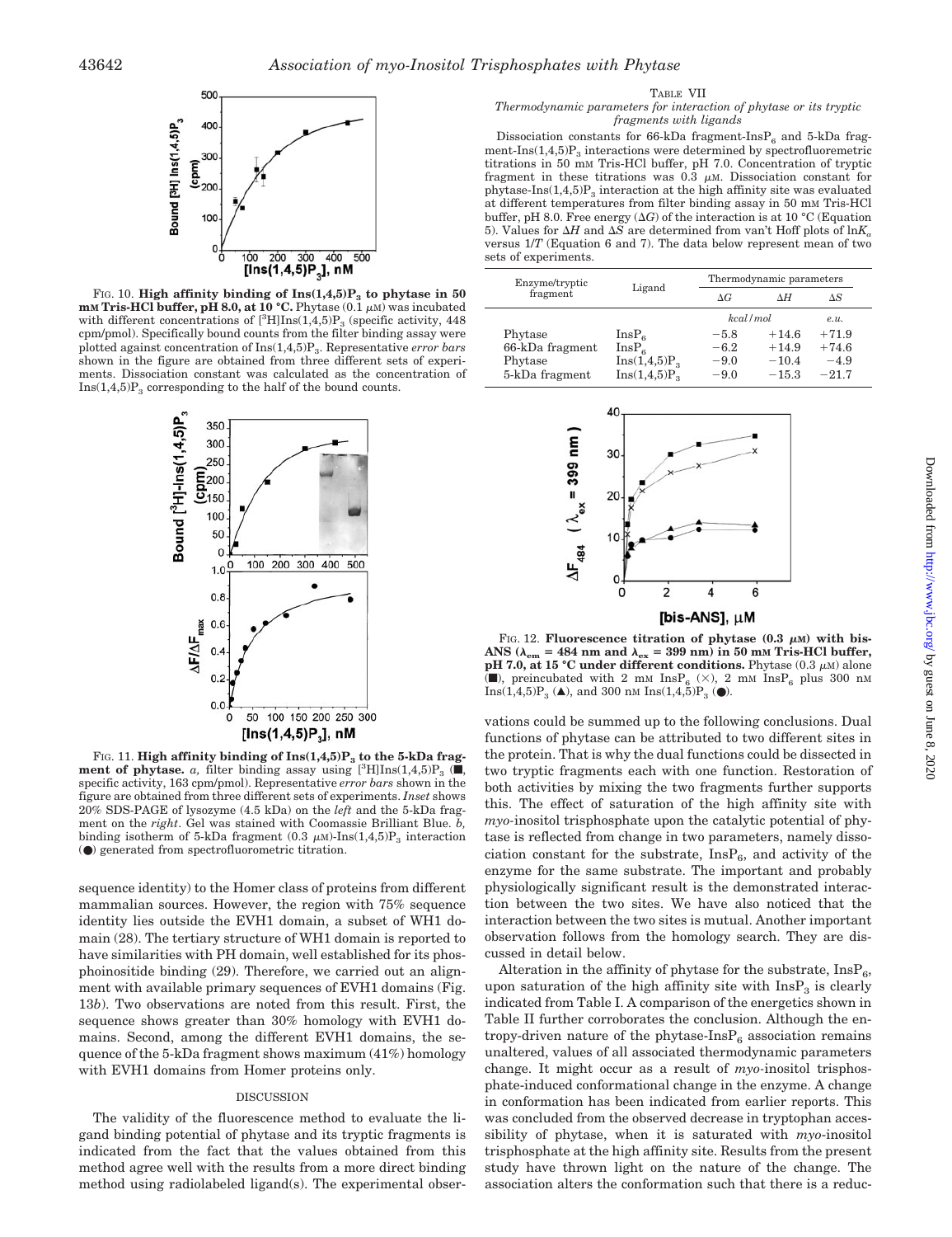

FIG. 13. **Sequence alignment of 12 amino acid residues from the N-terminal of the 5-kDa fragment.** *a,* Homer proteins. The proteins aligned are as follows: amino acid sequence of N-terminal 12 amino acids from the N-terminal of the 5-kDa tryptic fragment of phytase from *V. radiata*, *5-kDa*; Homer-3B protein from *Homo sapiens*, *Q9NSC1* (32); similar to Homer, neuronal immedia from *Mus musculus*, *Q99JP6*; Homer-3 from *H. sapiens*, *O95350* (31); Vesl-3 from *Rattus norvegicus*, *Q9Z2X5*; Homer-3 (fragment) from *M. musculus*, *Q9Z215* (31); Homer-3A flip protein from *H. sapiens*, *Q9NSC5* (32); and R27090\_3 from *H. sapiens*, *O14580*. SWALL data base identity numbers are indicated. \* represents identical amino acids in the various sequences. *b,* EVH1 domains. The proteins aligned are as follows: amino acid sequence of N-terminal 12 amino acids from the N-terminal of the 5-kDa tryptic fragment of phytase from *V. radiata, 5-kDa*; Homer EVH1 domain from *R. norvegicus*, Protein Data Bank code, *1DDV* (33); EVH1 domain in Ena/Vasp-like protein from *M. musculus*, Protein Data Bank code, *1QC6* (34); EVH1 domain in Homer-1a from *M. musculus*, GenBankTM accession number *AAC71021* (31); and Homer-2a from *H. sapiens*, GenBankTM accession number *AAC71027* (35). \* represents identical amino acids, and **:** represents identical amino acids in four sequences out of the total of five. Sequences were aligned using the ClustalW program (36).

tion in the hydrophobic pocket in native phytase. That is why the extent of binding to bis-ANS undergoes a reduction along with a decrease in the fluorescence emission intensity of the extrinsic fluorophore. The conformational change, however, does not lead to any alteration in the secondary structure of phytase, because the far-UV CD spectra of phytase does not change significantly upon addition of *myo*-inositol trisphosphates (figure not shown).

The observed effect of the high affinity association upon the substrate binding potential of phytase is further substantiated by the kinetic data. It is clear that high affinity binding leads to an enhancement in the catalytic rate. Since the dephosphorylation reaction is sequential, we have restricted to a demonstration of the increase in apparent overall rate rather than a detailed analysis. These data support the conclusion that  $InsP<sub>3</sub>$ acts as an activator of phytase. Whereas 300 nm  $\text{Ins}(1,4,5)P_3/$  $Ins(2,4,5)P_3$  could activate the enzyme allosterically, 500 nm  $Ins(1,3,4)P_3$  isomer could also induce the effect although to a lesser degree. This observation is consistent with the earlier reported trend in  $Ca^{2+}$  mobilization potentials of the three trisphosphate isomers (3).

We have carried out a detailed characterization of the two binding sites. For that purpose, tryptic digestion of the enzyme was performed successfully to show that the two functional sites are located at different positions. The ability of 66-kDa fragment to bind  $InsP<sub>6</sub>$  with 1:1 stoichiometry and hydrolyze the substrate indicates that the fragment contains the catalytic site. Lower hydrolyzing activity may be due to the absence of the other tryptic fragments, which might play a scaffolding role. Reconstitution studies also affirm that the presence of the remaining fragments of the enzyme is important for the hydrolyzing activity of the enzyme. The 5-kDa fragment is equally efficient as phytase in the mobilization of  $Ca^{2+}$ . Data in Tables V and VI also unequivocally suggest that the 5-kDa fragment is not an offshoot from the 66-kDa fragment. Stoichiometry (1:1) of the association of phytase/66-kDa or 5-kDa fragment with  $InsP_6$  or  $Ins(1,4,5)P_3$  (Table V) proves that the association is specific and the resulting function is an outcome of the association. Other important supporting information is the result that demonstrates that both consequences of the mutual interaction between the two sites of phytase occur even when we substitute phytase with an equimolar mixture of 66- and 5-kDa fragments (Fig. 8 and Table VI).

The results from the use of fluorescent probe, bis-ANS, imply that binding of the substrate occurs at the hydrophilic surface of the protein. Positive enthalpy change upon  $InsP<sub>6</sub>$  binding to phytase could originate from (i) electrostatic interaction between the arginine side chain and the phosphate groups and (ii) an energetically unfavorable conformational change in phytase. Both suggestions are in accordance with the reports on the crystal structure of *Escherichia coli* phytase and its complex with  $\text{InsP}_6$  (30). The conformational change at the active site is necessary for the catalytic activity. Entropy increase, the prime factor leading to a favorable free energy change, originates from the release of bound water from the hydrophilic pocket of binding.  $InsP<sub>3</sub>$  binding to the high affinity site facilitates  $InsP<sub>6</sub> binding at the catalytic site. This occurs due to the$ fact that there is an alteration in the conformation of phytase. The altered conformation reduces the positive enthalpy change when phytase binds to  $InsP_6$  in the presence of *myo*-inositol trisphosphates. The net result is an increase in the affinity constant.

On the other hand, the negative enthalpy change associated with  $InsP<sub>3</sub>$  binding at the high affinity site in the enzyme implies the role of hydrogen-bonding interaction and hydrophobic association. We do not have evidence for the former. Results with bis-ANS (Fig. 12) support the important role of hydrophobic association.

In conclusion, our observations suggest that the 66-kDa fragment houses the catalytic site and that the 5-kDa fragment contains the site for high affinity  $InsP<sub>3</sub>$  binding. The results suggest a domain structure in the enzyme.

Phytase is well known as an enzyme involved in the sequential degradation of *myo*-inositol hexakisphosphate. A novel feature of phytase reported is the high affinity association with  $InsP<sub>3</sub> leading to Ca<sup>2+</sup> mobilization from microsomes/vacuoles.$ We have shown here that the 5-kDa tryptic fragment from phytase contains a single high affinity  $\text{InsP}_3$ -binding site, and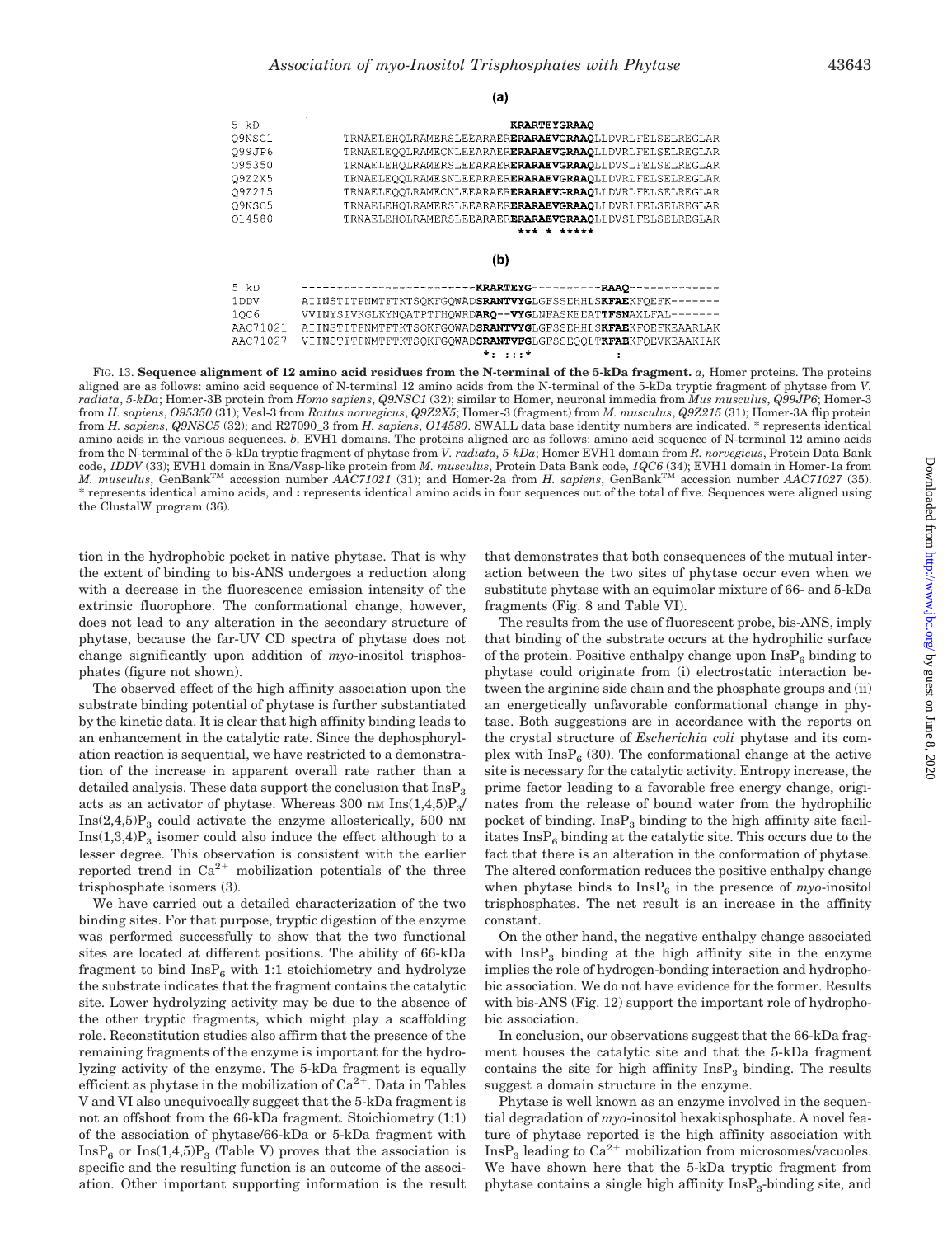it can induce  $Ca^{2+}$  mobilization from microsomes/vacuoles. Therefore, we have carried out sequence and structural homology of the N-terminal amino acids of the 5-kDa fragment with different classes of proteins. As the results indicate, we have come across a significant homology with the Homer class of proteins. A recent report (31) has suggested that the Homer protein from brain forms a physical tether linking metabotropic glutamate receptors (mGluRs) and *myo*-inositol 1,4,5-trisphosphate receptor  $(InsP_3R)$ , because these receptors co-immunoprecipitate as a complex with Homer from brain. The data further imply that phytase has the potential to participate in signaling pathway via formation of the ternary complex, phytase- $InsP<sub>3</sub>-InsP<sub>3</sub>R$ . However, the sequence search does not preclude the existence of EVH1 domain in the 5-kDa fragment, although this appears to be remote as inferred from the poor homology observed with EVH1 domain, a subset of WH1 domain.

*Physiological Significance—*An important role of the phytase-*myo*-inositol trisphosphate-InsP3R complex in the cell will be to utilize  $InsP_3$  generated by phytase (or different pathways) as an elicitor of intracellular  $Ca^{2+}$  efflux. It has been substantiated further that in the presence of neomycin which inhibits the phospholipase C activity responsible for generating  $Ins(1,4,5)P_3$  from phosphatidylinositol 4,5-bisphosphate, initial regeneration of mung bean plantlet from the cotyledon explant is not inhibited (7). We have also noticed germination of mung bean seeds even when they are treated with LiCl, which has been established to shut off the pathway of generation of  $Ins(1,4,5)P_3$  from phosphatidylinositol 4,5-bisphosphate. The growth is, however, less than that of the seeds grown in its absence. It may also be noted that there is an increase in the level of phytase during germination of seeds. Phytase dephosphorylates  $InsP_6$  to produce isomers of *myo*-inositol trisphosphates. We have demonstrated that these isomers are capable of  $Ca^{2+}$  mobilization, thereby triggering the  $Ca^{2+}$ -dependent signaling during germination. Here, we have also shown that  $InsP<sub>3</sub> produced from the dephosphorylation of InsP<sub>6</sub> leads to an$ enhanced rate of dephosphorylation. Finally, our present results further support an alternate (salvage) pathway for  $Ca^{2+}$ mobilization during germination of the seeds (7).

*Acknowledgment—*U. P. and D. D. thank Professor (Dr.) N. Shimamoto, National Institute of Genetics, Mishima, Japan, for help in the sequence determination of the peptide.

#### **REFERENCES**

- 1. Mandal, N. C., and Biswas, B. B. (1970) *Plant Physiol.* **45,** 4–7
- 2. Mandal, N. C., Burman, S., and Biswas, B. B. (1972) *Phytochemistry* **11,** 495–502
- 3. Dasgupta, S., Dasgupta, D., Sen, M., Biswas, S., and Biswas, B. B. (1996) *Biochemistry* **35,** 4994–5001 4. Berridge, M. (1993) *Nature* **361,** 315–325
- 5. Shears, S. B., Parry, J. B., Tang, E. K. Y., Irvine, R. F., Michell, R. H., and Kirk, C. J. (1987) *Biochem. J.* **246,** 139–147
- 6. Drobak, B. K. (1992) *Biochem. J.* **288,** 697–712
- 7. Biswas, S., and Biswas, B. B. (1996) *Subcell. Biochem.* **26,** 287–316
- 8. Kammermeier, P. J., Xiao, B., Tu, J. C, Worley, P. F., and Ikeda, S. R. (2000) *J. Neurosci.* **20,** 7238–7245
- 9. Saio, K. (1964) *Plant Cell Physiol.* **5,** 393–400 10. Fiske, C. H., and Subbarow, Y. (1929) *J. Biol. Chem.* **81,** 629–636
- 11. Lowry, O. H., Rosebrough, N. J., Farr, A. L., and Randall, R. J. (1951) *J. Biol. Chem.* **193,** 265–275
- 12. Bradford, M. (1976) *Anal. Biochem.* **72,** 248–252
- 13. Chen, P. S., Toribara, T. Y., and Varner, H. (1956) *Anal. Biochem.* **28,** 1756–1758
- 14. Banik U., and Ray, S. (1990) *Biochem. J.* **266,** 611–614
- 15. Bitar, K., and Reinhold, J. G. (1972) *Biochim. Biophys. Acta* **268,** 442–452
- 16. Yang, W., Matsuda, Y., Sano, S., Masutani, H., and Nakagawa, H. (1991) *Biochim. Biophys. Acta* **1075,** 75–82
- 17. Wang, J. L., and Edelman, G. H. (1971) *J. Biol. Chem.* **246,** 1185–1192
- 18. Lakowicz, J. R. (1983) *Principles of Fluorescence Spectroscopy*, pp. 258–297, Plenum Publishing Corp., New York 19. Lehrer, S. *S*., and Leavis, P. C. (1978) *Methods Enzymol.* **49,** 222–236
- 
- 20. Castellan, G. W. (1989) *Physical Chemistry*, pp. 277–294, Narosa Publishing House (Indian Student Edition), New Delhi, India
- 21. Mazorow, D. L., and Millar, D. B. (1990) *Anal. Biochem.* **186,** 28–30
- 22. Grynkiewicz, G., Poenie, M., and Tsien, R. Y. (1985) *J. Biol. Chem.* **360,**  $3440 - 3450$
- 23. Pearson, W. R., and Lipman, D. J. (1988) *Proc. Natl. Acad. Sci., U. S. A.* **85,** 2444–2448
- 24. Orengo, C. A., Michie, A. D., Jones, S., Jones, D. T., Swindells, M. B., and Thornton J. M. (1997) *Structure* **5,** 1093–1108
- 25. Holm, L., and Sander, C. (1998) *Nucleic Acids Res.* **26,** 316–319 26. Maitra, R., Samanta, S., Mukherjee, M., Biswas, S., and Biswas, B. B. (1988) *Indian J. Biochem. Biophys.* **25,** 655–659
- 27. Dasgupta, S., Dasgupta, D., Chatterjee, A., Biswas, S., and Biswas, B. B. (1997) *Biochem. J.* **321,** 355–360
- 28. Niebuhr, K., Ebel, F., Frank, R., Reinhard, M., Domann, E., Carl, U. D., Walter, U., Gertler, F. B., Wehland, J., and Chakraborty, T. (1997) *EMBO J.* **16,** 5433–5444
- 29. Prehoda, K. E., Lee, D. J., and Lim, W. A. (1999) *Cell* **97,** 471–480
- 30. Lim, D., Golovan, S., Forsberg, C. W., and Jia, Z. (2000) *Nat. Struct. Biol.* **7,** 108–113
- 31. Tu, J. C., Xiao, B., Yuan, J. P. Lanahan, A. A., Leoffert, K., Li, M., Linden,<br>D. J., and Worley, P. F. (1998) *Neuron* **21**, 717–726<br>32. Soloviev M., Ciruela F., Chan, W. Y., and McIlhinney, R. A. J. (2000) *J. Mol.*
- *Biol.* **295,** 1185–1200 33. Beneken, J., Tu, J. C., Xiao, B., Nuriya, M., Yuan, J. P., Worley, P. F., and
- Leahy, D. (2000) *Neuron* **26,** 143–154 34. Fedorov, A. A., Fedorov, E. V., Gertler, F. B., and Almo, S. C. (1999) *Nat.*
- *Struct. Biol.* **6,** 661–665 35. Xiao, B., Tu, J. C., Petralia, R. S., Yuan, J. P., Doan, A., Breder, C. D., Ruggiero, A., Lanahan, A. A., Wenthold, R. J., and Worley, P. F. (1998)
- *Neuron* **21,** 707–716 36. Thompson, J. D., Higgins, D. G., and Gibson, T. J. (1994) *Nucleic Acids Res.* **22,** 4673–4680